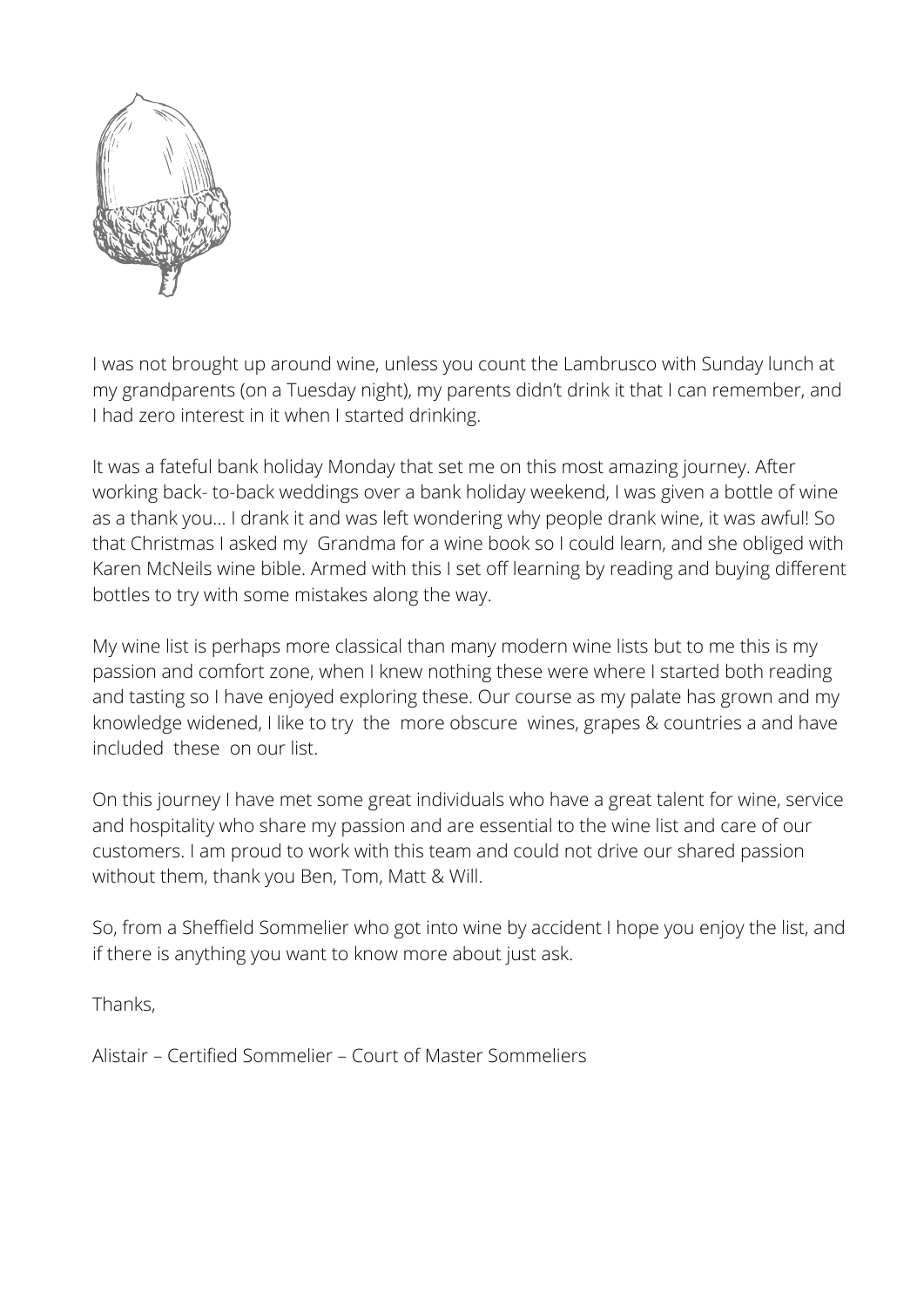### **Contents**

| - Alistair's Wine Recommendations  | 1              |
|------------------------------------|----------------|
| - Champagne & Sparkling            | $\overline{2}$ |
| - Magnums                          | 3              |
| - Wines By The Glass               | 4              |
| - Crisp & Aromatic Whites          | $5 - 6$        |
| - Fruit Driven & Rounded Whites    | 7              |
| - Chardonnay                       | 8              |
| - Rose                             | 9              |
| - Soft, Fruity, Easy Drinking Reds | 10             |
| - Refined, Medium Bodied Reds      | $11 - 12$      |
| - Cabernet Sauvignon               | $13 - 14$      |
| - Rich & Full-Bodied Reds          | $15 - 16$      |
| - Dessert Wines                    | 17             |
| - Ports                            | 18             |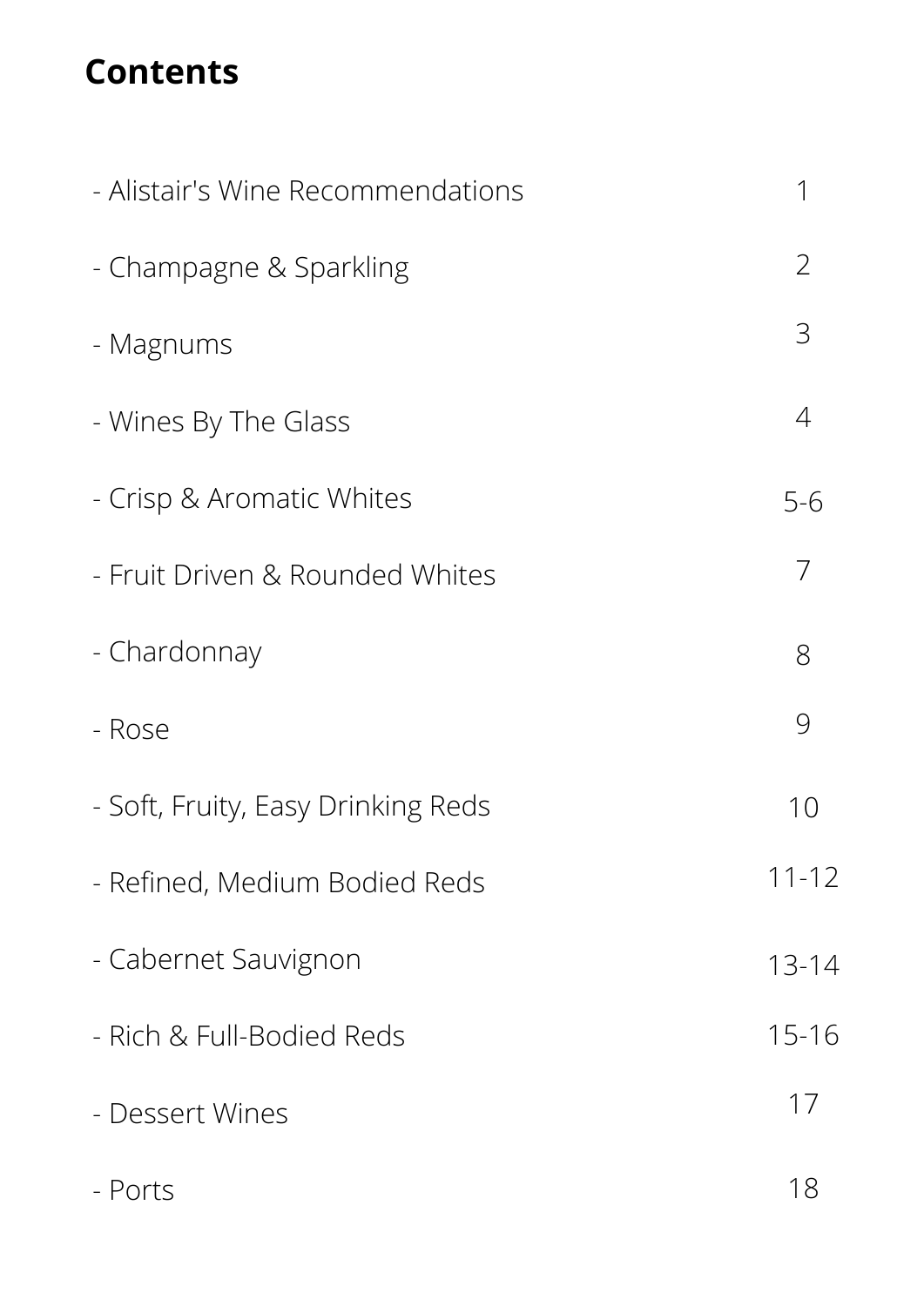### **Alistair's Wine Recommendations**

Alistair has chosen a selection of wines he would enjoy with the current menu

#### **White Wines**

| Condrieu 2019, Les Grands Chaillets, Monteillet<br>- Rhone - France                                                                                                                                                                                                 | 100.00 |
|---------------------------------------------------------------------------------------------------------------------------------------------------------------------------------------------------------------------------------------------------------------------|--------|
| The Viognier grape is a less popular grape, however this a must try for its explosive<br>peachy flavours!                                                                                                                                                           |        |
| Gruner Veltliner 2019, Huia<br>- Marlborough - New Zealand<br>I love Gruner Veltliner, for lovers of a crisp acidic wine<br>such as Sauvignon this is a must. The wines acidity builds to a creshendo                                                               | 40.00  |
| Fume Blanc 2019, Oliver Zeter<br>- Pfalz - Germany<br>This Sauvignon Blanc from the cool climate of Germany is a really different wine. It has<br>been aged in barrels so has a wonderful smoked finish to the palate                                               | 60.00  |
| <b>Red Wines</b>                                                                                                                                                                                                                                                    |        |
| Jordan Estate 2014<br>- Sonoma - USA<br>Myself & Tom were introduced to Jordan over a great lunch at roots where we were so<br>impressed, we bought a case of their 'Library' stock one day to be listed                                                            | 150.00 |
| Nebbiolo 2020, Langhe<br>- Barbaresco - Italy<br>Love Barolo? This wine delivers the classic flavours but with less tannins and<br>touches of violet and herbs                                                                                                      | 75.00  |
| Le Difese 2019, Tenuta San Guido<br>- Tuscany - Italy<br>For a Cabernet Sauvignon lover the Super Tuscans of Italy are a must - but the price<br>tag is sometimes off putting. This is a secondary wine from the famous producer of<br>Sassicaia, an absolute must! | 70.00  |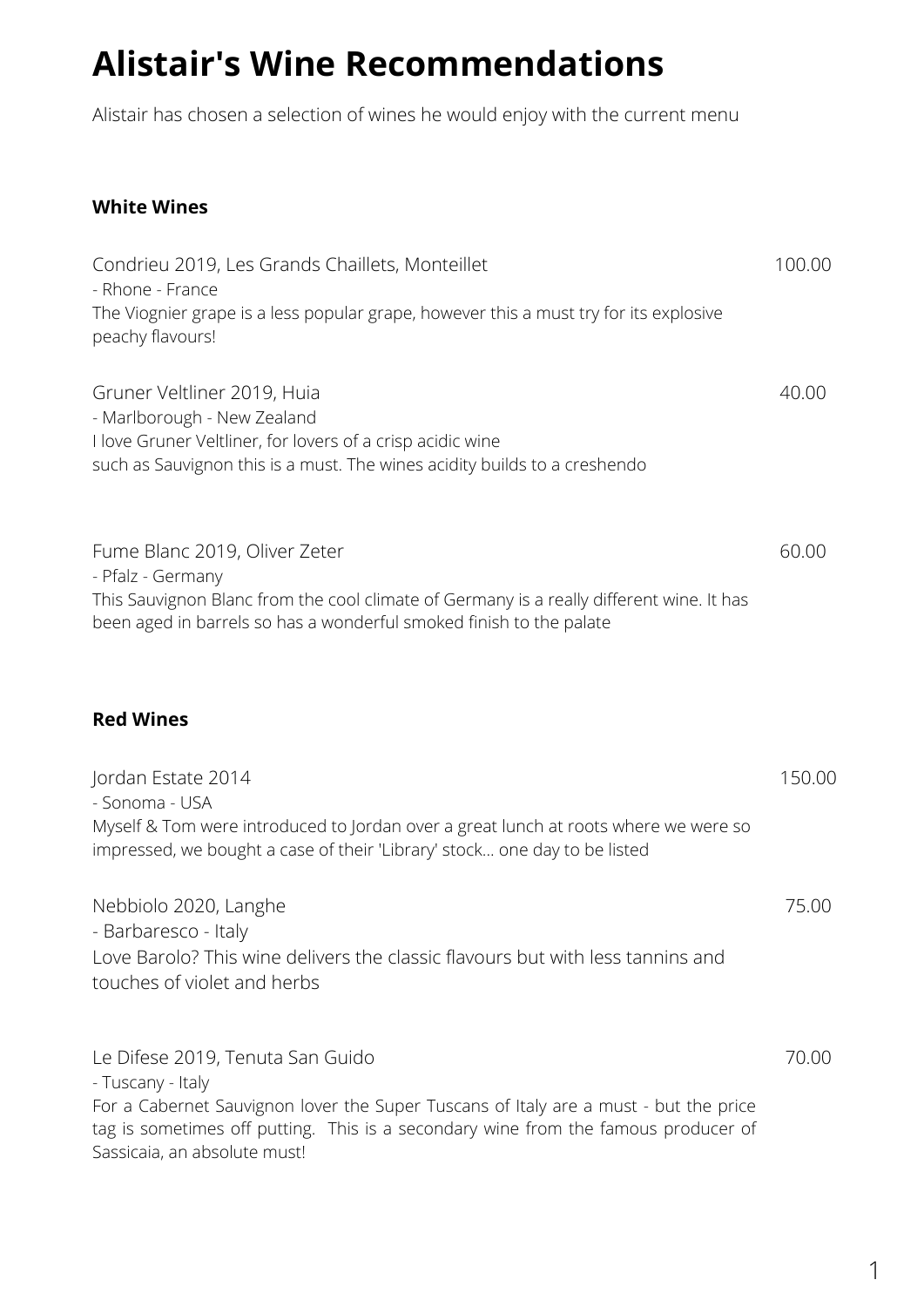# **Champagne & Sparkling Wine**

| N.V.                                                                                                                                                  | 125ml | <b>Bottle</b> |
|-------------------------------------------------------------------------------------------------------------------------------------------------------|-------|---------------|
| Gardet Brut Tradition NV<br>A family run Champagne house led by our friend Christophe                                                                 | 13.00 | 70.00         |
| <b>Bollinger Special Cuvee NV</b><br>Is there a more recognised Champagne to celebrate with?                                                          |       | 130.00        |
| Billecart Salmon Brut Reserve NV<br>One of the few houses still owned by the original family                                                          |       | 110.00        |
| <b>Billecart Salmon Brut Rose</b><br>One of our most requested Champagnes                                                                             |       | 150.00        |
| Laurent Perrier Rose NV<br>Is there a more famous rose Champagne?                                                                                     |       | 150.00        |
| Gosset Blanc De Meunier NV<br>Purely made from the Meunier grape, giving it a fruity nose and palate                                                  |       | 200.00        |
| <b>Vintage</b>                                                                                                                                        |       |               |
| Pol Roger Brut Vintage 2013<br>Made only in great vintages - worth treating yourself                                                                  |       | 220.00        |
| Prestige Charles Gardet 2005<br>A more complex Gardet Champange that is robust and elegant with<br>sweet spiced vanilla on the palate                 |       | 150.00        |
| Dom Perignon 2010<br>Named after one of the key influences on the quality of grapes &<br>champagne the Benedictine Monk Dom Perignon                  |       | 300.00        |
| Louis Roederer Cristal 2014<br>One of the few Champagnes to have a clear bottle                                                                       |       | 350.00        |
| <b>Sparkling</b>                                                                                                                                      |       |               |
| Gusbourne Blanc de Blanc 2017<br>A superb lock down find! Tom found this listening to a chefs podcast, a<br>taste and we were hooked, it is stunning. |       | 70.00         |
| Gusbourne Rose 2017<br>Crisp, delicate & elegant                                                                                                      |       | 80.00         |
| Prosecco DOC, Savian<br>Great quality, with a clean, crisp finish                                                                                     | 7.00  | 40.00         |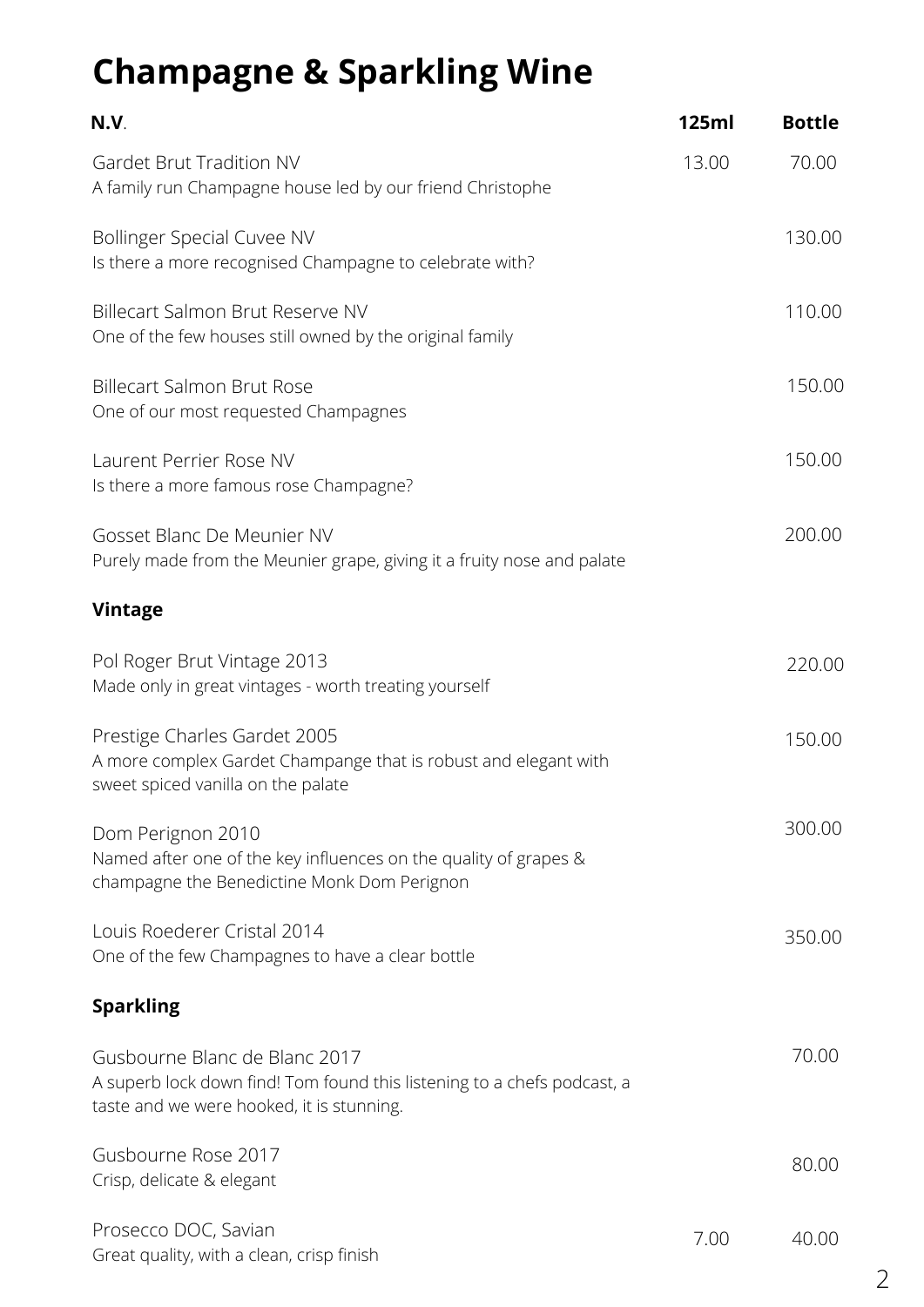### **Magnums**

| <b>White Wines</b>                                                                                                                                                                                         | <b>1.5Ltr Bottle</b> |
|------------------------------------------------------------------------------------------------------------------------------------------------------------------------------------------------------------|----------------------|
| Sancerre 2019, Domaine Jean Thomas<br>- Loire Valley - France<br>This small, family owned 9ha estate, is run by 9th generation Jean and<br>Ginette Thomas, along with their son Julien and partner Justine | 90.00                |
| Meursault 2013, Domaine Michelot, Clos St Félix<br>- Burgundy - France<br>This is rich on the palate but elegant and quite delicate towards the finish,<br>an amazing find                                 | 160.00               |
| <b>Red Wines</b>                                                                                                                                                                                           |                      |
| Tempranillo 2012, Vega Reserva<br>- Rioja - Spain<br>Classic Rioja with delicious black fruits and vanilla, but more to share!                                                                             | 90.00                |
| Chateauneuf du Pape 2009, Domaine du Vieux Telegraphe<br>- Rhone - France<br>Sweet, silky smooth, with a floral and fruity finish                                                                          | 200.00               |
| Caronne Ste Gemme 2011<br>- Haut Medoc<br>- Bordeaux - France<br>Classic left-bank Bordeaux, at a better price                                                                                             | 140.00               |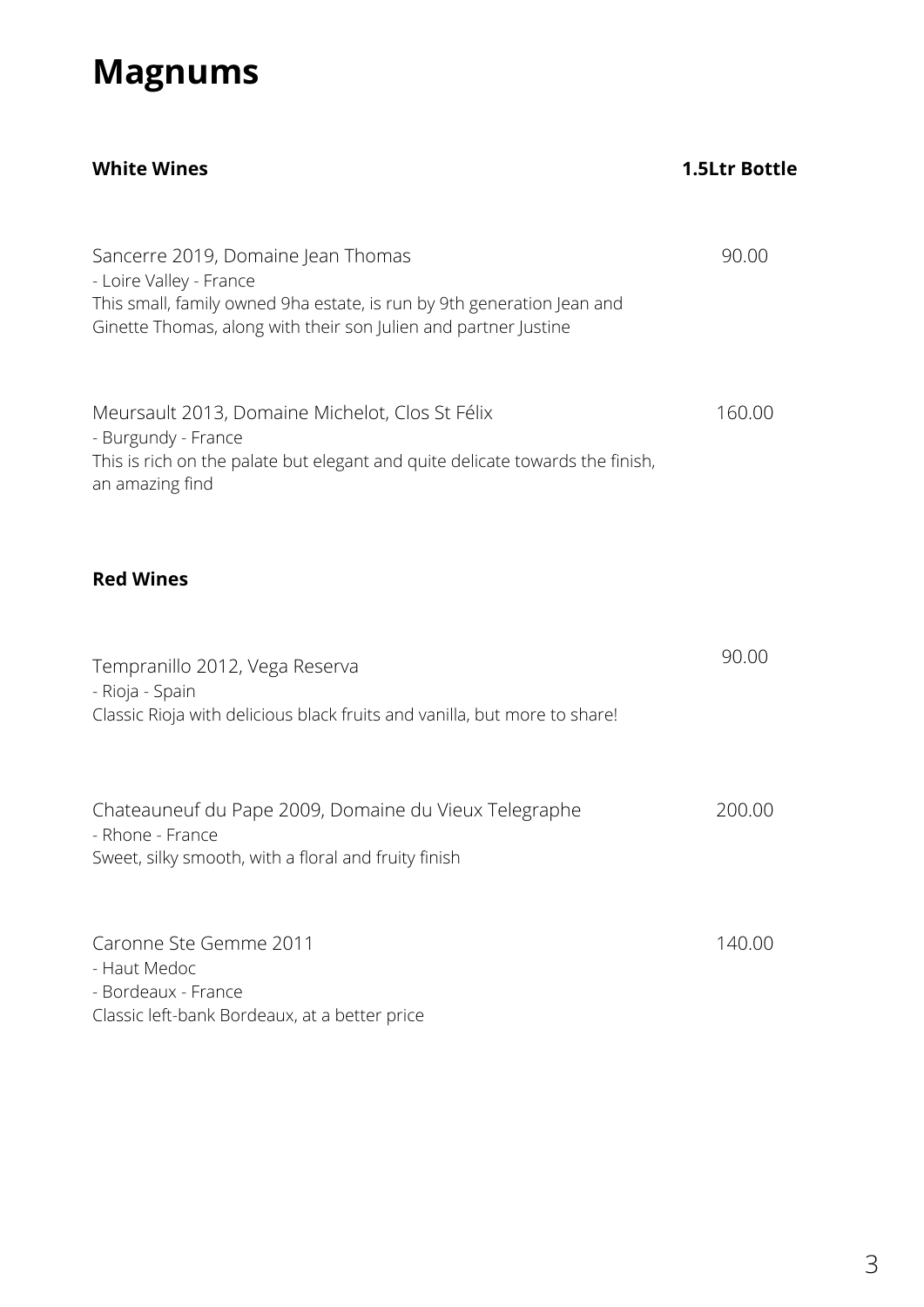# **Wines By The Glass**

| <b>White Wines</b>                                                                                                                                   | 125ml |
|------------------------------------------------------------------------------------------------------------------------------------------------------|-------|
| White Rioja 2018, Contino<br>- Rioja - Spain<br>An elegant floral nose and spices from French oak. Your go to full<br>bodied wine                    | 10.00 |
| Albarino 2020, Bodega Ledas<br>- Rias Baixas - Spain<br>Want something new, this is the answer!                                                      | 6.00  |
| Sauvignon Blanc, Cloudy Bay<br>- Marlborough - New Zealand<br>Claims are made this is the original Kiwi Sauvignon Blanc                              | 13.00 |
| Gewurztraminer 2020, Domaine Bruno Sorg<br>- Alsace - France<br>Full and rich tropical fruits, with a touch of sweetness                             | 11.00 |
| <b>Rose Wines</b>                                                                                                                                    |       |
| Henri Gaillard<br>- Provence - France<br>The Rose of the moment, Provence is clean and easy going, easy to see why<br>it's so popular                | 6.00  |
| Grenache, Rioja Rose 2020, Bodegas Bagordi<br>- Rioja - Spain<br>Off dry Rose made from the grenache grape                                           | 6.00  |
| <b>Red Wines</b>                                                                                                                                     |       |
| Venetto Rosso 2020, Gran Passione<br>- Veneto - Italy<br>Merlot given the Amarone treatment, Amarone drinkers stop here                              | 6.00  |
| Mendal Unus 2018, Roberta De La Mota<br>- Mendoza - Argentina<br>A Malbec blend with Cabernet Sauvignon, full bodied and wonderfully<br>complex      | 14.00 |
| Jonty's Duck 2016, Avondale<br>- Paarl - South Africa<br>A blend of Syrah, Cabernet Sauvignon, Merlot and Cabernet Franc, superbly<br>rich and spicy | 8.00  |
| Moulin-a-Vent 2014, Domaine Merlin<br>- Burgundy - France<br>One of the ten crus of Beaujolais, well ripened cherry and velvety tannins              | 12.00 |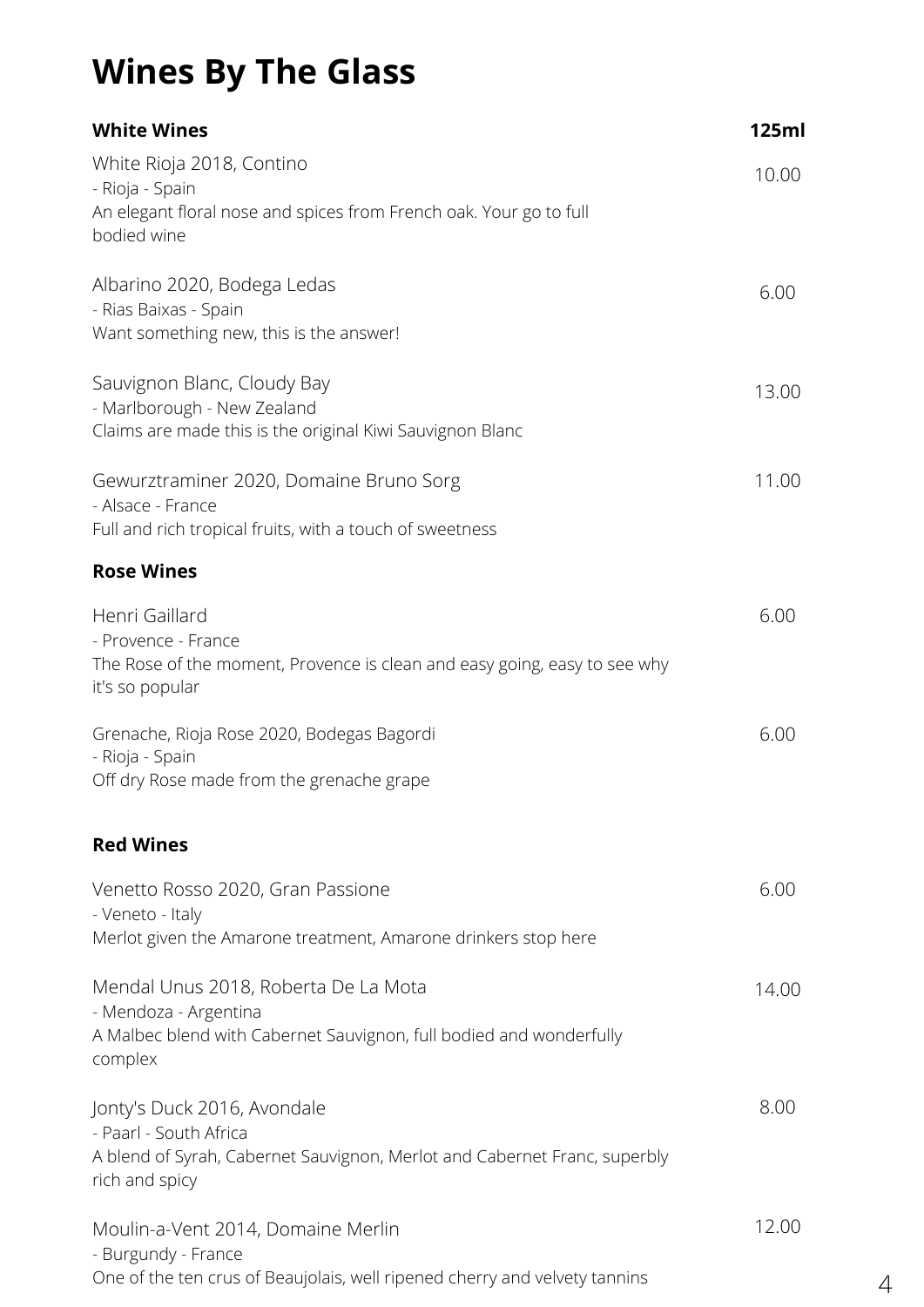# **Crisp & Aromatic Whites**

|                                                                                                                                     | 125ml | <b>Bottle</b> |
|-------------------------------------------------------------------------------------------------------------------------------------|-------|---------------|
| Pinot Grigio 2020, Villa Sandi<br>- Veneto - Italy<br>Crisp - dry & acidic, a vastly under-rated grape                              |       | 30.00         |
| Sauvignon Blanc 2021, StoneBurn<br>- Marlborough - New Zealand<br>No matter how many wines, I try I still enjoy good Kiwi Sauvignon |       | 37.00         |
| Sancerre 2020, Domaine Sylvain Bailly<br>- Loire - France<br>Food loving Sauvignon                                                  |       | 52.00         |
| Quincy 2020, Domaine de Cheuilly<br>- Loire - France<br>Enjoy Sancerre? Try its neighbor, you won't regret it!                      |       | 40.00         |
| Sauvignon Blanc 2020, Circumstance<br>- Western Cape - South Africa<br>Biodynamic since 2009, a natural way to make wine            |       | 35.00         |
| Riesling 2020, Pewsey Vale<br>- Eden Valley - Austrilia<br>Classic dry Riesling from the first vineyard planted in Eden Valley      |       | 40.00         |
| Albarino 2020, Bodegas Ledas<br>- Rias Baixas - Spain<br>Bored with Sauvignon? Want something new, this is the answer!              | 7.00  | 34.00         |
| Gavi DOCG 2020, La Chiara<br>- Piedmont - Italy<br>Such a classic, if you haven't already, give it a go!                            |       | 32.00         |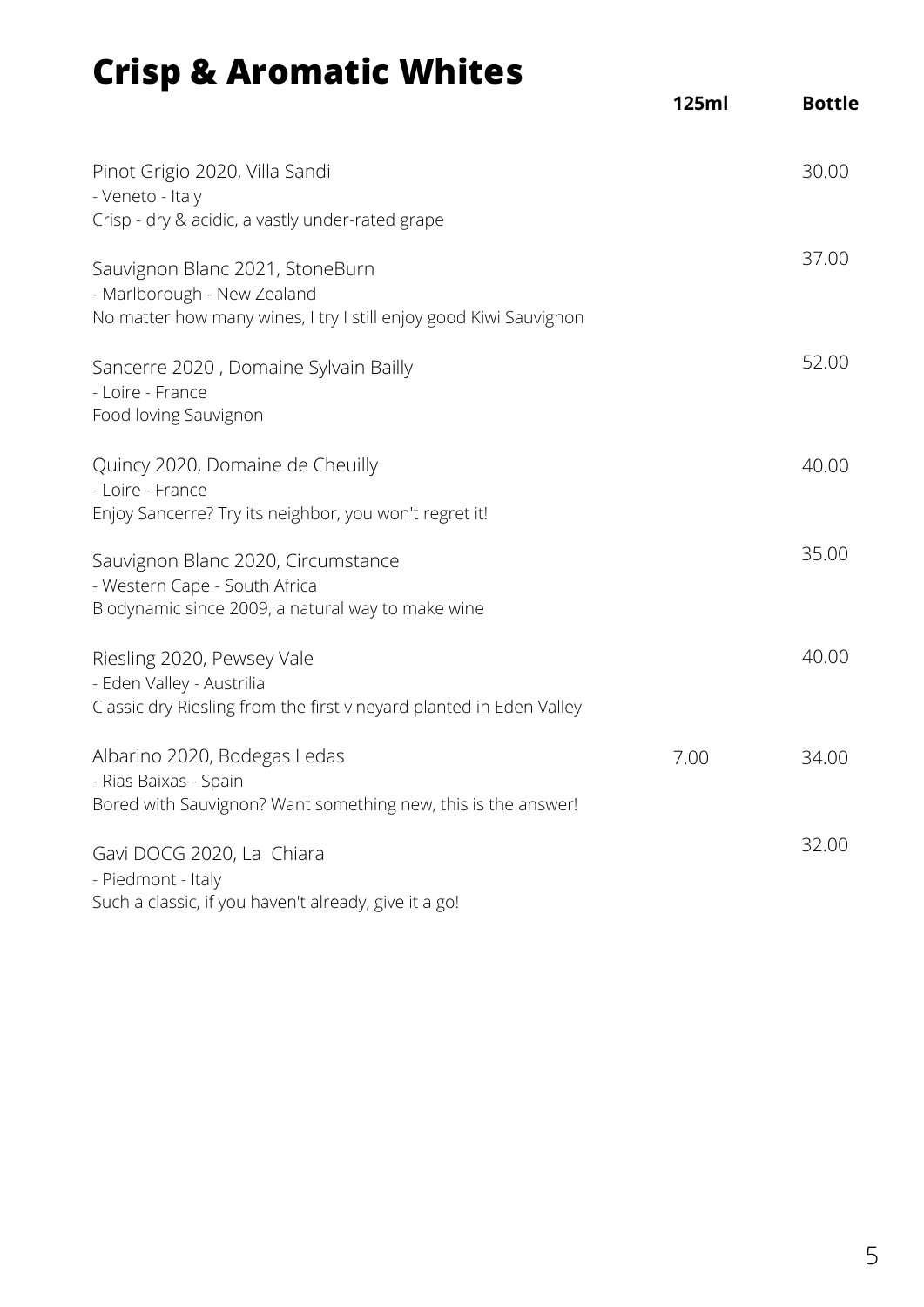# **Crisp & Aromatic Whites**

|                                                                                                                                              | 125ml | <b>Bottle</b> |
|----------------------------------------------------------------------------------------------------------------------------------------------|-------|---------------|
| Riesling 2017, Domaine Road - Water Race<br>- Central Otago - New Zealand<br>Will's favourite Riesling                                       |       | 42.00         |
| Picpoul de Pinet 2020, Emma . M . Louise<br>- Languedoc/Roussillon - France<br>"Lip Stinger" in the local dialect, simply crisp & refreshing |       | 30.00         |
| Bacchus Barrel Ferment 2019, Hoffman & Rathbone<br>- West Sussex - England<br>English wine really does compete on the world stage now        |       | 47.00         |
| Riesling 2019, Doppf & Irion<br>- Alsace - France<br>Pure elegance in a glass                                                                |       | 30.00         |
| Sauvignon Blanc 2020, Cloudy Bay<br>- Marlborough - New Zealand<br>Claims are made this is the original Kiwi Sauvignon Blanc                 | 13.00 | 70.00         |
| Gruner Veltliner 2019, Huia<br>- Marlborough - New Zealand<br>Forget de-icer, this is the real deal                                          |       | 40.00         |
| Riesling 2019, Domdechant Wernersches Weingut<br>- Rheingau - Germany<br>Want something sweet and fruity, then this is what your looking for |       | 50.00         |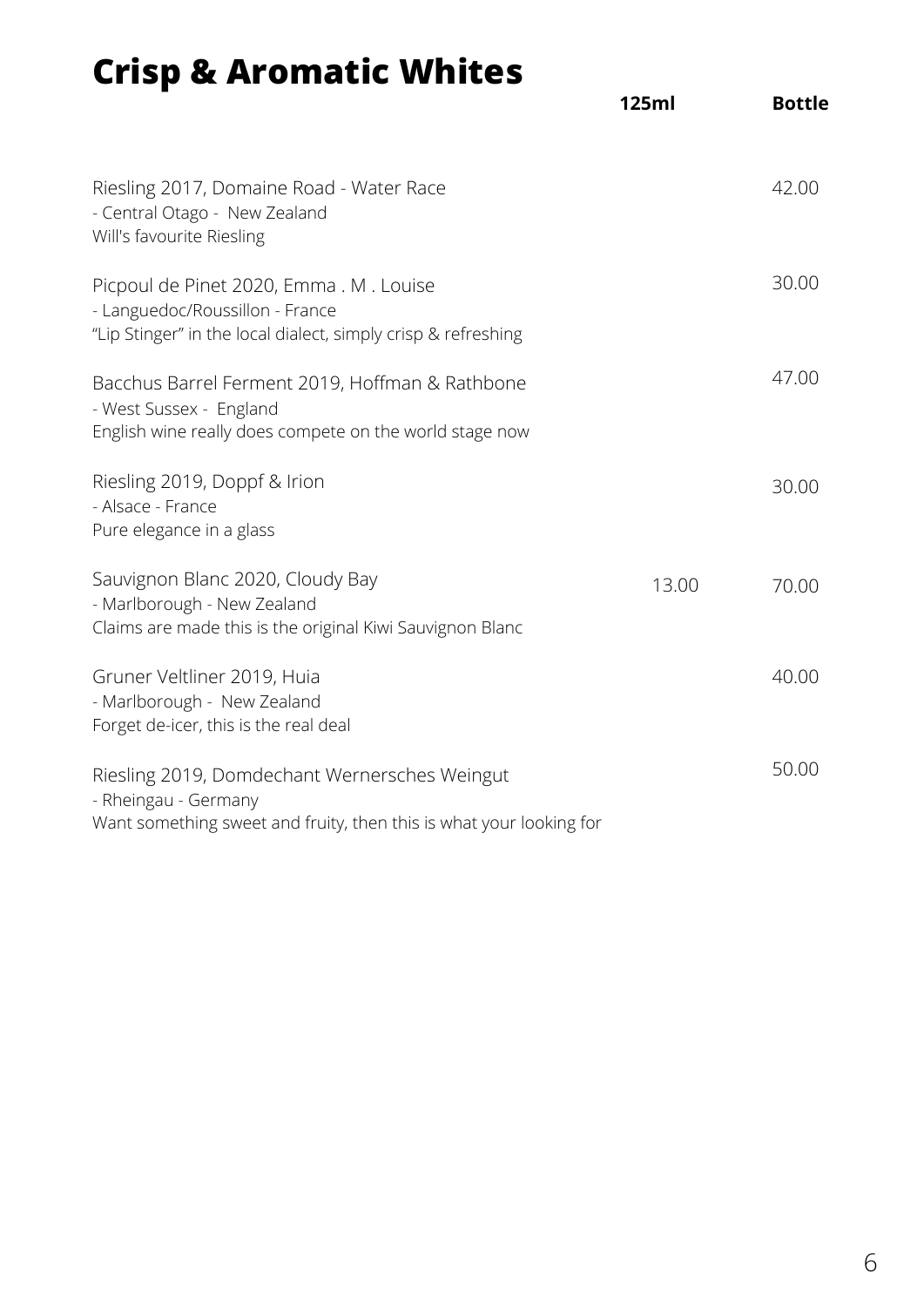### **Fruit-Driven & Rounded Whites**

|                                                                                                                                                                                                                                           | 125ml | <b>Bottle</b> |
|-------------------------------------------------------------------------------------------------------------------------------------------------------------------------------------------------------------------------------------------|-------|---------------|
| Pinot Gris 2016, Domaine Marcel Deiss<br>- Alsace - France<br>Rich opulent ripe stone fruit, complex and long lasting on the palate                                                                                                       |       | 65.00         |
| Tempranillo Blanco 2018, Rioja Vega<br>- Rioja - Spain<br>Unique to Rioja Vega, white Rioja made with Tempranillo Blanco                                                                                                                  |       | 40.00         |
| White Rioja 2019, Contino<br>- Rioja – Spain<br>One of Rioja's most important vineyards, this wine is made using the<br>traditional white Rioja Grape - Vuira blended with Malvasia                                                       | 10.00 | 60.00         |
| Fume Blanc 2019, Oliver Zeter<br>- Pfalz - Germany<br>Smokey Sauvignon Blanc is hard to hard to categorise, smoke dominates<br>the nose, and clean underripe gooseberries dominate the palate                                             |       | 60.00         |
| Vouvray 2019, Domaine Aubert<br>- Loire - France<br>A ripe fruit led expression of the Chenin Blanc grape with typical high<br>acidity                                                                                                    |       | 42.00         |
| Fiano 2020, Mezzogiorno<br>- Puglia - Italy<br>Taste the sunshine                                                                                                                                                                         |       | 24.00         |
| Gewurztraminer 2020, Domaine Bruno Sorg<br>- Alsace - France<br>This grape variety is misunderstood and often mistaken for a sweet wine<br>because of its low acidity and Turkish delight floral notes                                    | 11.00 | 65.00         |
| Condrieu 2019, Les Grands Chaillets, Monteillet<br>- Rhone - France<br>Stéphane Montez' family have been growing grapes in the Northern Rhône<br>for ten generations, creating a powerful perfumed wine with explosive<br>peachy flavours |       | 100.00        |
| Granbazan 2015, Don Alvaro De Bazan<br>- Rias Baixas - Spain<br>Albarino fans stop here, the qualities from the grape but with a creamy<br>texture and oak undertones                                                                     |       | 80.00         |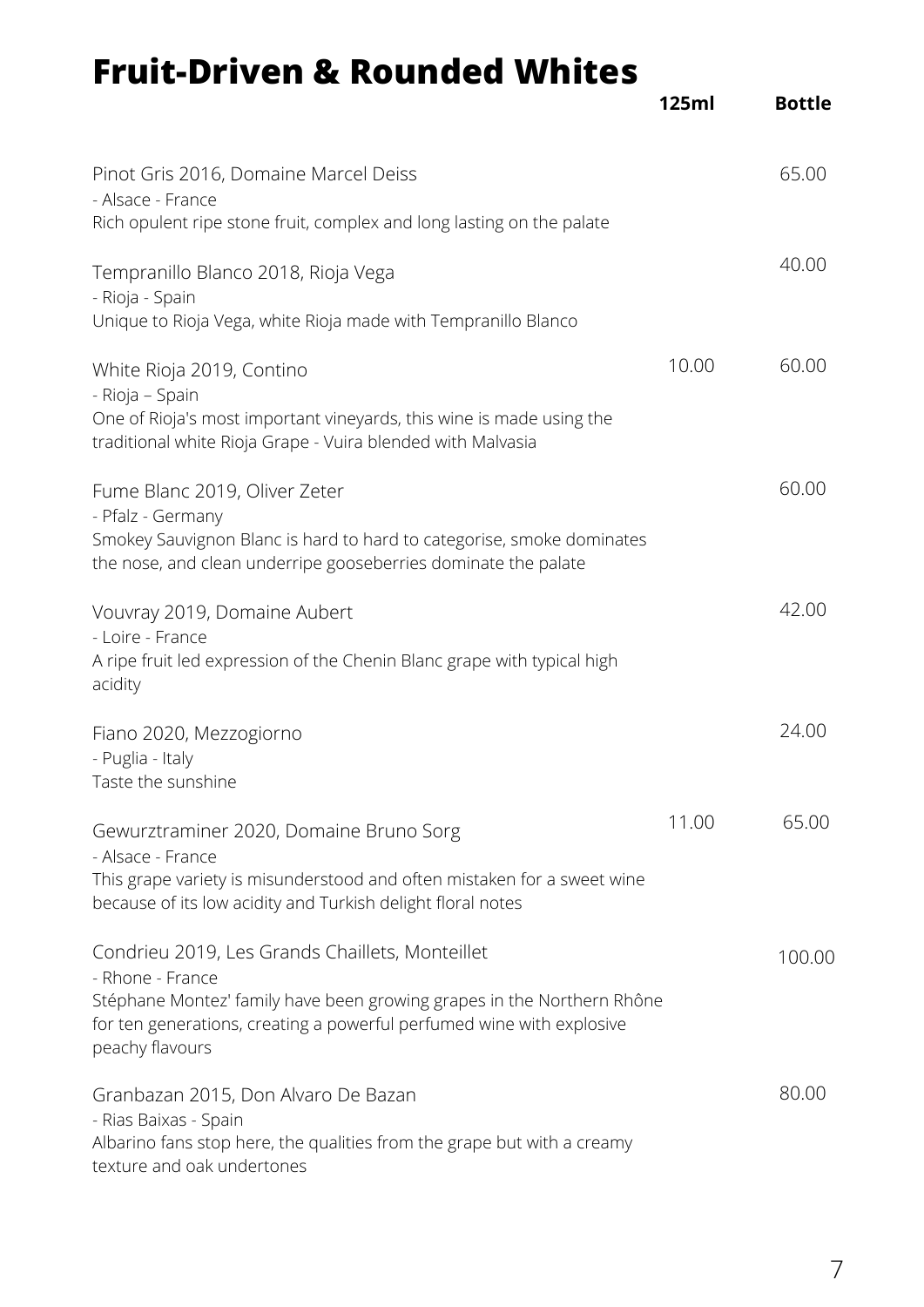### **Chardonnay**

Chardonnay is possibly my favourite white grape variety. It can make wines from fresh & clean to complex and rich. Sadly, it is often the grape people avoid - trust in me and try one today

|                                                                                                                                                                                                                                         | 125ml | <b>Bottle</b> |
|-----------------------------------------------------------------------------------------------------------------------------------------------------------------------------------------------------------------------------------------|-------|---------------|
| Macon, Talmard<br>- Burgundy - France<br>Uncomplicated Chardonnay with subtle oak influence                                                                                                                                             |       | 38.00         |
| Chablis 1er Cru Cote de Lechet 2019, Domaine Dampt<br>- Burgundy - France<br>Chablis? Yes please.                                                                                                                                       |       | 70.00         |
| Chablis Vieilles Vignes 2019, Domaine Testut<br>- Burgundy - France<br>Very much in the classic Testut style, this is beautifully tight, with intense ripe<br>fruits and a stony minerality, enhanced by grapes harvested off old vines |       | 57.00         |
| Meursault 2017, Domaine Matrot<br>- Burgundy - France<br>5th generation family wine makers some serious history                                                                                                                         |       | 95.00         |
| Batard Montrachet 2012, Domaine Marchand Tawse<br>- Burgundy - France<br>This simply speaks for itself                                                                                                                                  |       | 300.00        |
| Puligny Montrachet 2012, 1er Cru Les Perrieres, Etienne Sauzet<br>- Burgundy - France<br>Etienne Sauzet is my Burgundy producer of choice                                                                                               |       | 200.00        |
| Chassagne-Montrachet 2016, 1er Cru Les Macherelles, Guy Amiot<br>- Burgundy - France<br>Chassagne is a Burgundy lovers hidden gem                                                                                                       |       | 150.00        |
| Gusbourne, Guinevere 2019<br>- Kent - England<br>Sharper than we expected - the oak on this wine is very subtle                                                                                                                         |       | 55.00         |
| Clos de Gat 2019<br>- Judean Hills - Israel<br>Unusual location - amazing rich Chardonnay                                                                                                                                               |       | 70.00         |
| Southend 2019, Newton Johnson<br>- Hemel-en-Aarde - South Africa<br>The Newton Johnson family have established themselves among South<br>Africa's winemaking elite in just 20 years                                                     |       | 50.00         |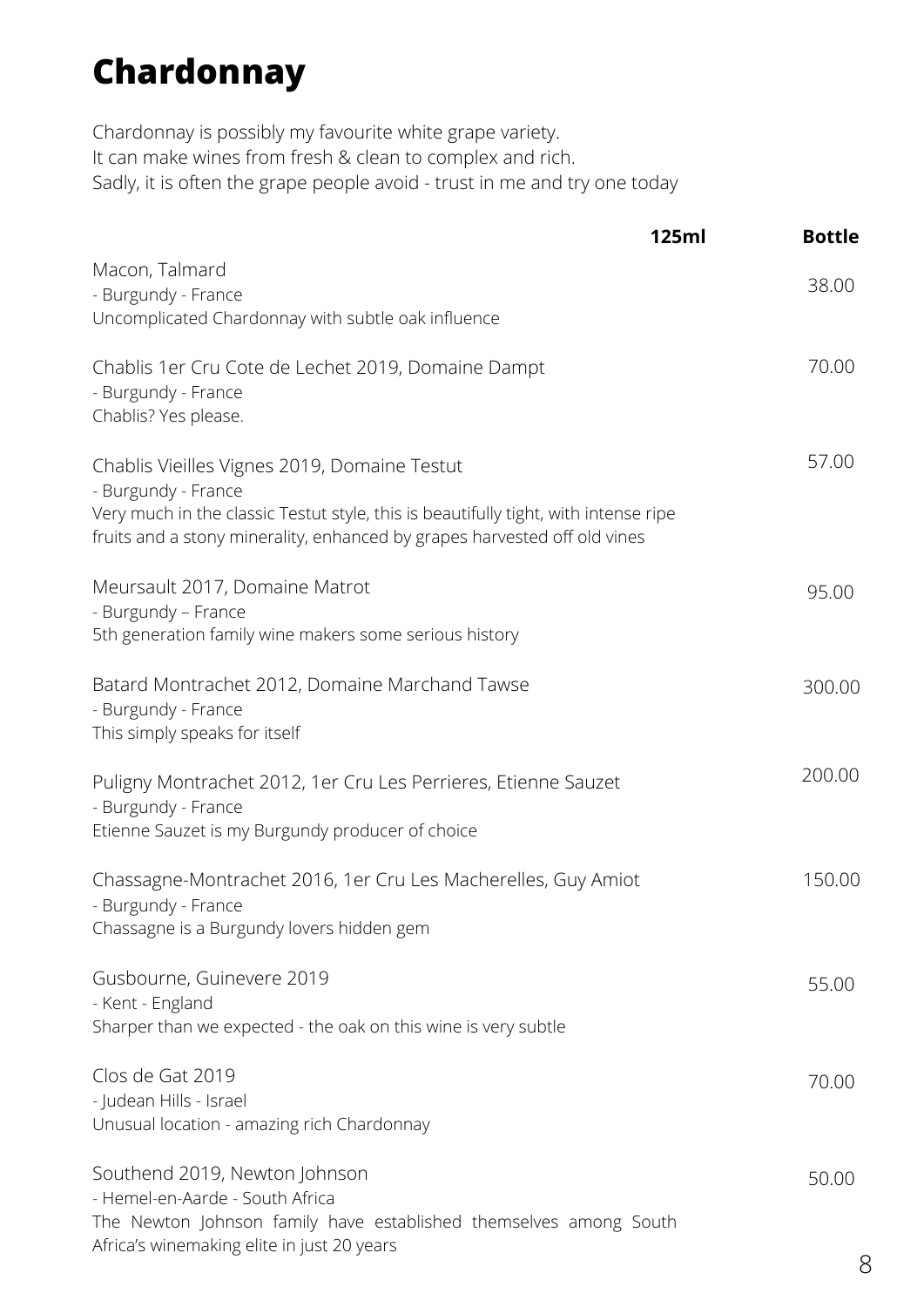#### **Rose** Grenache, Rioja Rose 2020, Bodegas Bagordi - Rioja - Spain Off dry Rose made from the grenache grape Redoma Rose 2020, Niepoort - Douro - Portugal Niepoort are so consistently good, this is serious quality rose Henri Gaillard 2020 - Provence - France The Rose of the moment, Provence is clean and easy going, easy to **125ml Bottle** 30.00 45.00 6.00 36.00 6.00

see why it's so popular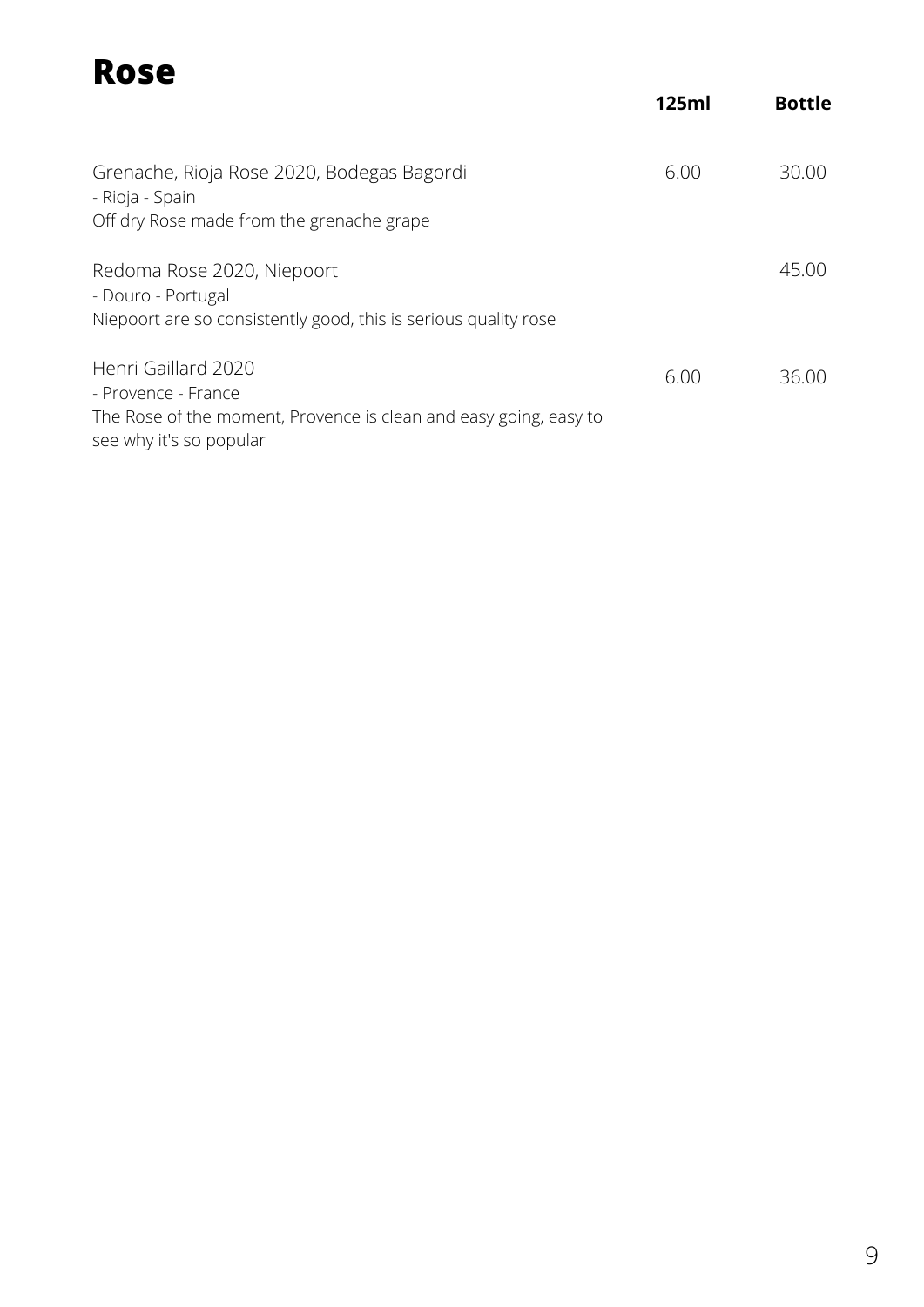# **Soft, Fruity, Easy Drinking Reds**

|                                                                                                                                                                               | <b>125ml</b> | <b>Bottle</b> |
|-------------------------------------------------------------------------------------------------------------------------------------------------------------------------------|--------------|---------------|
| Moulin-à-Vent 2014, 'La Rochelle' Domaine Merlin<br>- Burgundy - France<br>One of the ten crus of Beaujolais, well-ripened cherry and velvety<br>tannins                      | 12.00        | 65.00         |
| Pinot Noir 2019, Boot Hill, Gusbourne<br>- Kent - England<br>One of the most complex and rounded UK reds I have tasted                                                        |              | 65.00         |
| Pinot Nero 2018, Franz Haas<br>- Alto Adige - Italy<br>This old family run winery was my first ever taste of fine wine                                                        |              | 75.00         |
| Pinot Noir 2017, Westcott Vineyards<br>- Vinemount Ridge - Canada<br>From the Vinemount Ridge region of Niagara, a cool climate known for<br>making delicious, scented Pinots |              | 55.00         |
| Nero d'Avola 2019, Fedele<br>- Sicily - Italy<br>Merlot drinkers, try this                                                                                                    |              | 30.00         |
| Petit Pinotage 2020, Ken Forrester<br>- Stellenbosch - South Africa<br>Petit Pinotage reflects the modern fruit driven wine style that is in huge<br>demand today             |              | 35.00         |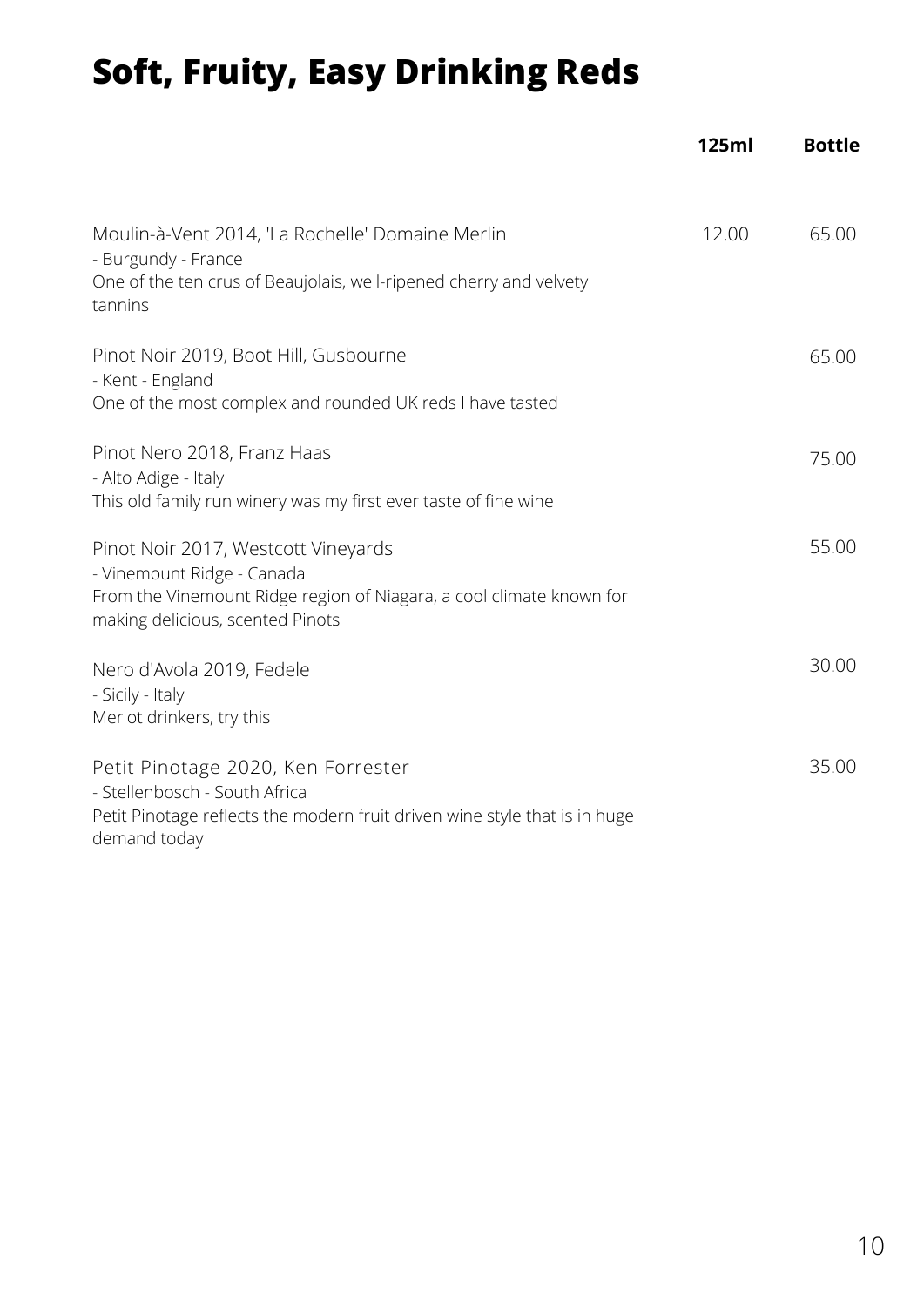### **Refined, Medium Bodied Reds**

|                                                                                                                                                                                                                                       | 125ml | <b>Bottle</b> |
|---------------------------------------------------------------------------------------------------------------------------------------------------------------------------------------------------------------------------------------|-------|---------------|
| Pierre Cros 2019, Minervois Rouge<br>- Languedoc - France<br>Pierre is a rule breaker when it comes to wines, everyone loves a rebel                                                                                                  |       | 35.00         |
| Lunta Malbec 2018, Mendel Wines<br>- Mendoza - Argentina<br>The go to wine for many and it's easy to see why, Malbec is delicious                                                                                                     |       | 40.00         |
| Château L'Evangile 2007<br>- Pomerol - Bordeaux - France<br>A superb Château that is under the control of Domaine Baron Rothschild. A<br>complex wine made from Merlot and Cabernet Franc that just keeps developing<br>on the palate |       | 265.00        |
| Vinho Tinto 2019, Papa Figos<br>- Douro - Portugal<br>Portugal doesn't just make Port                                                                                                                                                 |       | 30.00         |
| Rioja Crianza 2018, Rioja Vega<br>- Rioja - Spain<br>One of two bodegas who are allowed the name Rioja in their name                                                                                                                  |       | 35.00         |
| Nuits-St-Georges 1er Cru, Closde L'Arlot 2007, Domaine de L'Arlot<br>- Burgundy - France<br>A great vintage drinking perfectly                                                                                                        |       | 200.00        |
| Gevry Chambertain Vieilles Vignes 2014, Domaine Serafin<br>- Burgundy - France<br>A reliable producer who always delivers the goods                                                                                                   |       | 170.00        |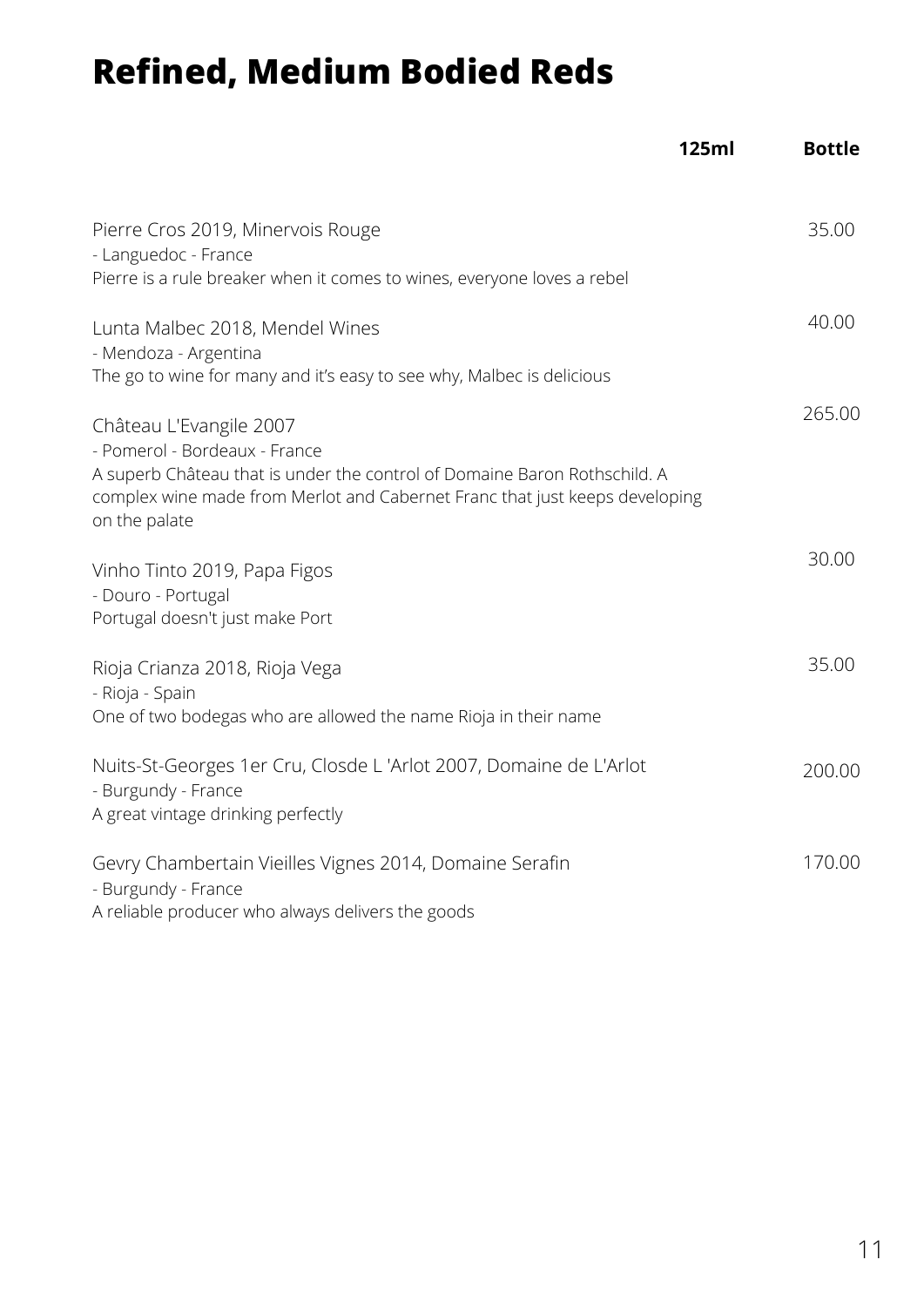### **Refined, Medium Bodied Reds**

|                                                                                                                                                       | 125ml | <b>Bottle</b> |
|-------------------------------------------------------------------------------------------------------------------------------------------------------|-------|---------------|
| Chianti Classico 2018, Fietri<br>- Tuscany - Italy<br>Bright red cherry spice with structured tannins and a smooth finish                             |       | 45.00         |
|                                                                                                                                                       |       |               |
| Chateauneuf du Pape 2011, Domaine du Vieux Telegraphe<br>- Rhone - France                                                                             |       | 120.00        |
| One of the big three Chateauneuf producers, and our favourite                                                                                         |       |               |
| Gigondas 'Les Racines' 2018, Domaine les Pallieres<br>- Rhone - France<br>Classic Southern Rhone Grenache Blend                                       |       | 75.00         |
| Chateau Corbin 2018, Montagne Saint Emilion<br>- Bordeaux- France<br>A great value, Merlot based Bordeaux blend                                       |       | 50.00         |
| Merlot 2018, Irvine Estate<br>- Eden Valley - Australia<br>For Merlot fans! The best there is in my opinion                                           |       | 50.00         |
| Nebbiolo 2020, Langhe<br>- Barbaresco - Italy<br>The forgotten wine region that boarders Barolo, sour red cherries<br>and plums with a hint of violet |       | 75.00         |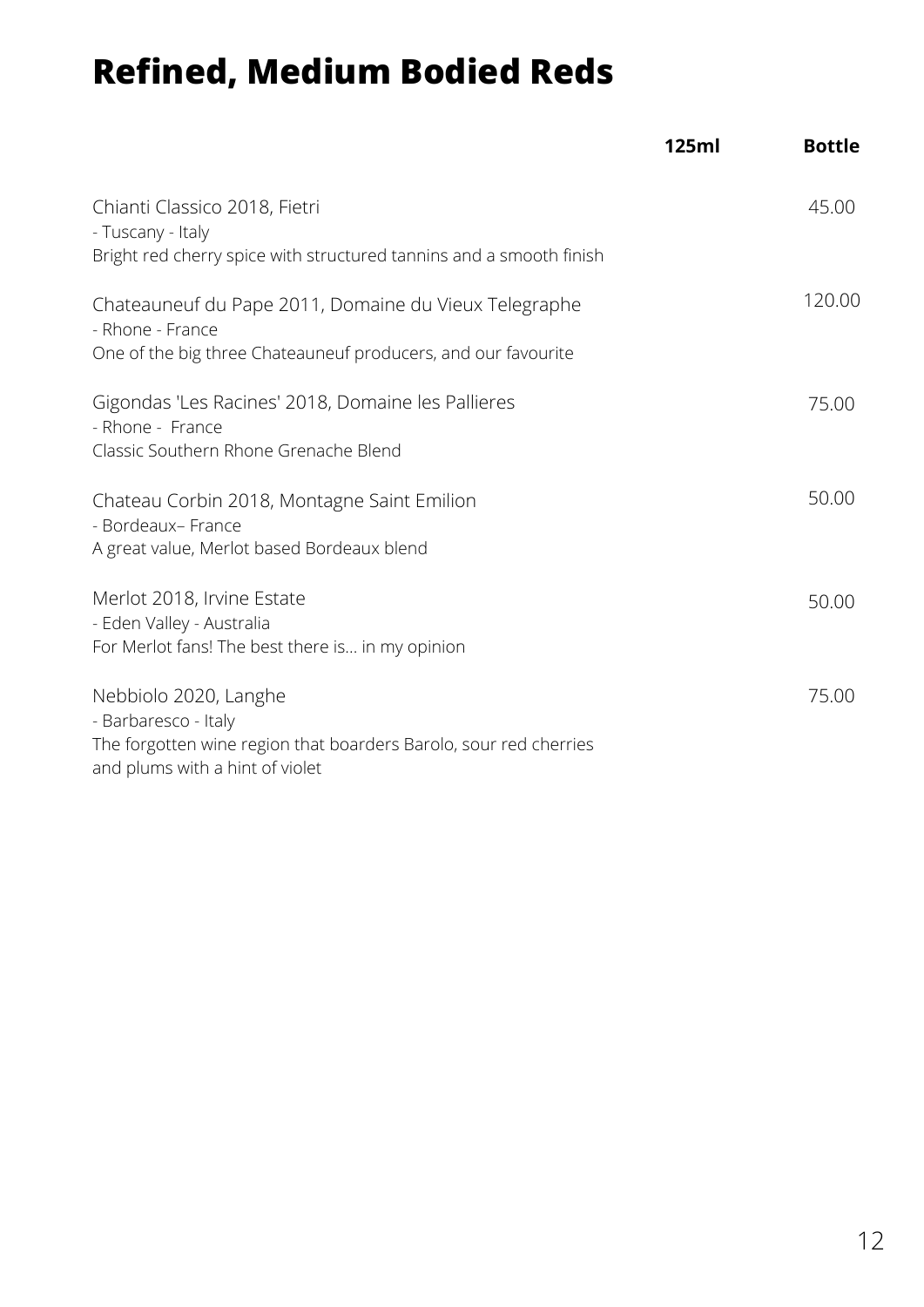# **Cabernet Sauvignon**

My dessert Island grape variety! Without a doubt Cabernet is my favourite grape variety. Wonderfully powerful in youth, gracefully elegant in age

|                                                                                                                                                                                                             | 125ml | <b>Bottle</b> |
|-------------------------------------------------------------------------------------------------------------------------------------------------------------------------------------------------------------|-------|---------------|
| Le Difese 2019, Tenuta San Guido<br>- Tuscany - Italy<br>Recognise the name but not the price?                                                                                                              |       | 70.00         |
| Sassicaia 2013, Bolgheri Sassicaia, Tenuta San Guido<br>- Tuscany - Italy<br>Italian Cabernet as its best! One of the first and best Super Tuscans                                                          |       | 290.00        |
| Grattamacco 2015, Bolgheri Superiore<br>- Tuscany - Italy<br>Well worth the hype, ripe black fruits with velvety tannins                                                                                    |       | 180.00        |
| Kingston Estate 2019<br>- Coonawarra - Australia<br>The palate is elegant and full bodied revealing flavours of blackcurrant<br>and cassis fruit, enhanced by hints of mint and capsicum characters         |       | 40.00         |
| Jordan Estate 2014<br>- Sonoma - USA<br>Myself & Tom were introduced to Jordan over a great lunch at Roots<br>where we were so impressed, we bought a case of their 'Library' stock<br>one day to be listed |       | 150.00        |
| Chateau Musar, Gaston Hochar<br>- Bekaa Valley - Lebanon<br>2015/1998<br>A chance to sample two vintages of this great wine                                                                                 |       | 80.00 / 90.00 |
| Pegasus Bay 2014, The Maestro<br>- Waipara - New Zealand<br>Rich, intense and in your face                                                                                                                  |       | 80.00         |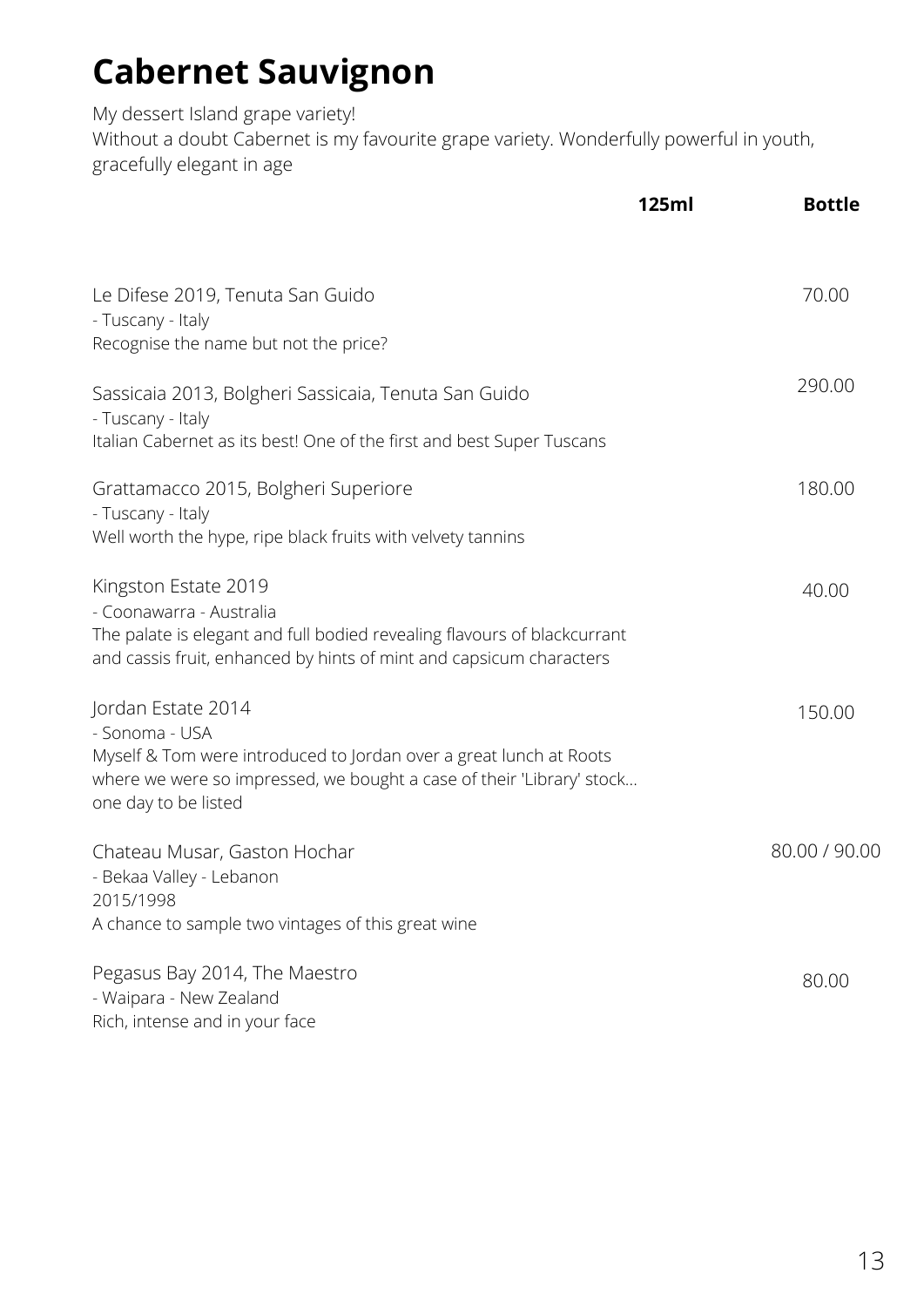# **Cabernet Sauvignon**

|                                                                                                                                                                                                                    | 125ml | <b>Bottle</b> |
|--------------------------------------------------------------------------------------------------------------------------------------------------------------------------------------------------------------------|-------|---------------|
| Leoville Barton 2010, 2eme Cru Classe<br>- St Julien - Bordeaux - France<br>The Chateau on the bottle is not where this wine is made                                                                               |       | 260.00        |
| Chateau Giscours 2005, 3eme Cru Classe<br>- Margeaux - Bordeaux - France<br>The vintage is so important in Bordeaux and 2005 delivered<br>- One bottle left!                                                       |       | 255.00        |
| Chateau Kirwan 2004, 3eme Cru Classe<br>- Margeaux - Bordeaux - France<br>Thomas Jefferson himself, a knowledgeable wine enthusiast, classified the<br>estates wines as a second-rank growth<br>- One bottle left! |       | 255.00        |
| Château d'Armailhac 2003, 5eme Cru Classe<br>- Pauillac - Bordeaux - France<br>This Chateau was acquired by Baron Philippe de Rothschild in 1933                                                                   |       | 200.00        |
| Chateau Latour Gran Vin 2013, 1eme Cru Classe<br>- Paulliac - Bordeaux - France<br>A wine of a lifetime. 2013 was a challenging vintage for Bordeaux but this<br>vintage still managed to exceed expectations      |       | 850.00        |
| Caronne Ste Gemme 2015<br>- Haut Medoc - Bourdeaux - France<br>Great value 'Claret' ready to be enjoyed                                                                                                            |       | 55.00         |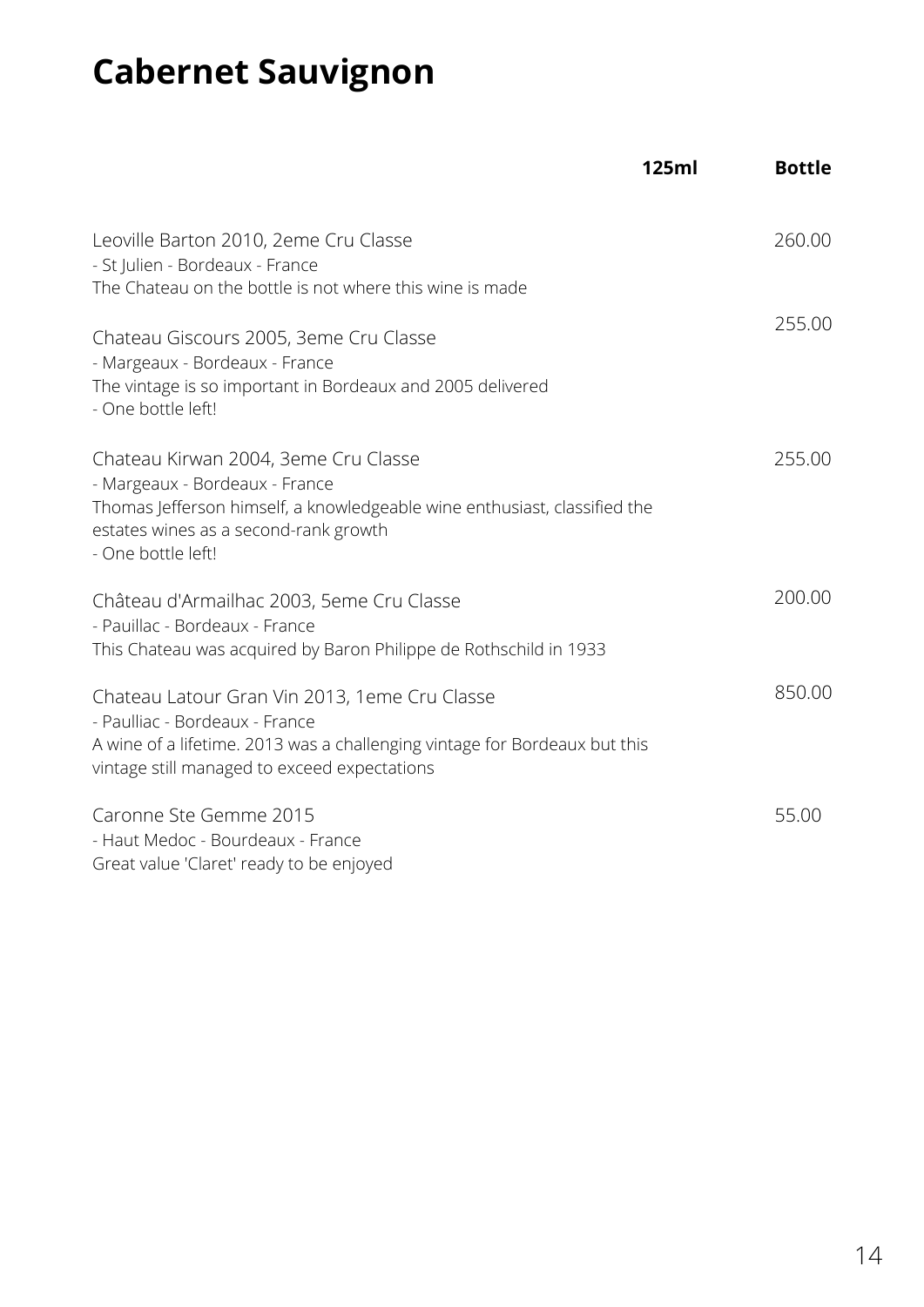## **Rich & Full-Bodied Reds**

|                                                                                                                                                             | <b>125ml</b> | <b>Bottle</b> |
|-------------------------------------------------------------------------------------------------------------------------------------------------------------|--------------|---------------|
| Veneto Rosso 2020, Gran Passione<br>- Vento - Italy<br>Merlot given the Amarone treatment, Amarone drinkers stop here                                       | 6.00         | 36.00         |
| Amarone della Valpolicella 2016, Lonardi<br>- Veneto - Italy<br>Truly stunning Amarone - just what you would expect                                         |              | 110.00        |
| Chateau Haut Gleon 2018,<br>- Corbierres - France<br>Not all wine lovers have tried Corbierres, have you?                                                   |              | 45.00         |
| Barolo DOCG 2017, Gemma<br>- Piedmont - Italy<br>There is something extra special about sharing a bottle of Barolo                                          |              | 70.00         |
| Ridge Geyserville 2019, Ridge Vineyards<br>- Alexander Valley - California - USA<br>A truly quality blend using the Zinfandel grape                         |              | 120.00        |
| Cuvee 'Riu' Rouge 2014<br>- Priorat - Spain<br>Rich, deep flavoured Carignan, made by French "flying wine makers"                                           |              | 70.00         |
| Macan 2010, Bodegas Benjamin De Rothschild Vega Sicilia<br>- Rioja - Spain<br>A collaboration Rioja wine made by two giants, super rich 100%<br>Tempranillo |              | 165.00        |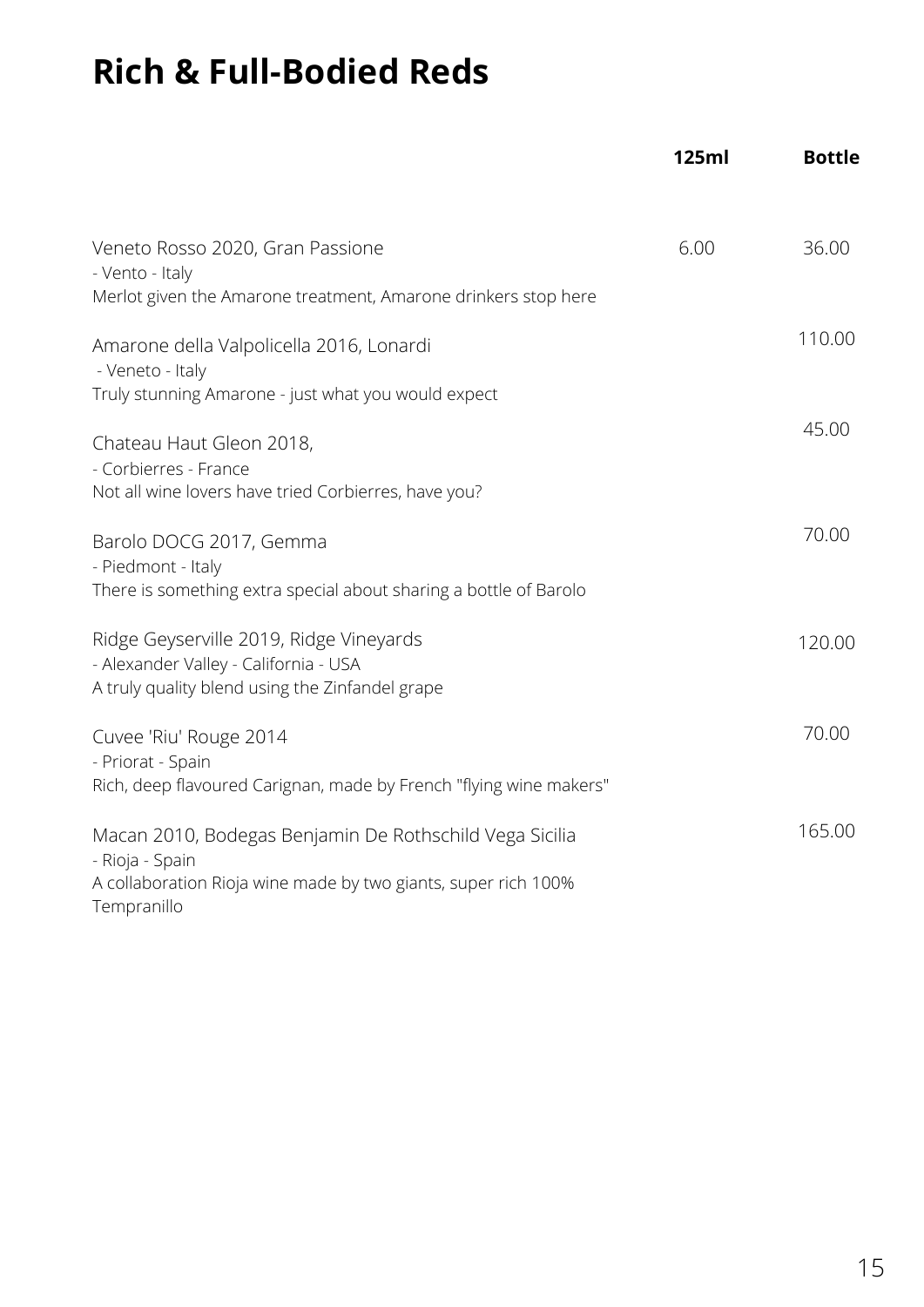# **Rich & Full-Bodied Reds**

|                                                                                                                                                                                                                       | 125ml | <b>Bottle</b> |
|-----------------------------------------------------------------------------------------------------------------------------------------------------------------------------------------------------------------------|-------|---------------|
| Jonty's Duck 2016, Avondale<br>- Paarl - South Africa<br>A blend of Syrah, Cabernet Sauvignon, Merlot and Cabernet Franc - Superbly<br>rich and spicy                                                                 | 8.00  | 44.00         |
| Pesquera 2017, Bodegas Alejandro Fernandez<br>- Ribera del Duro - Spain<br>This rustic wine has become somewhat of an "in the known" wine lovers<br>dream                                                             |       | 70.00         |
| Rioja Gran Reserva 2011, La Rioja Alta<br>- Rioja - Spain<br>Gran Reserva from one of the oldest Rioja Bodegas                                                                                                        |       | 120.00        |
| Mendel Unus 2018, Mendel Wines<br>- Mendoza - Argentina<br>Blended with some Cabernet Sauvignon, a full-bodied Malbec, with<br>wonderful complexity                                                                   | 14.00 | 70.00         |
| Argos Shiraz 2014, Joanne Irvine<br>- Barossa Valley - Australia<br>Jo Irvine produces her Lévrier by Jo Irvine in a 500 tonne purpose built, small<br>batch processing facility in the Barossa Valley - Outstanding! |       | 110.00        |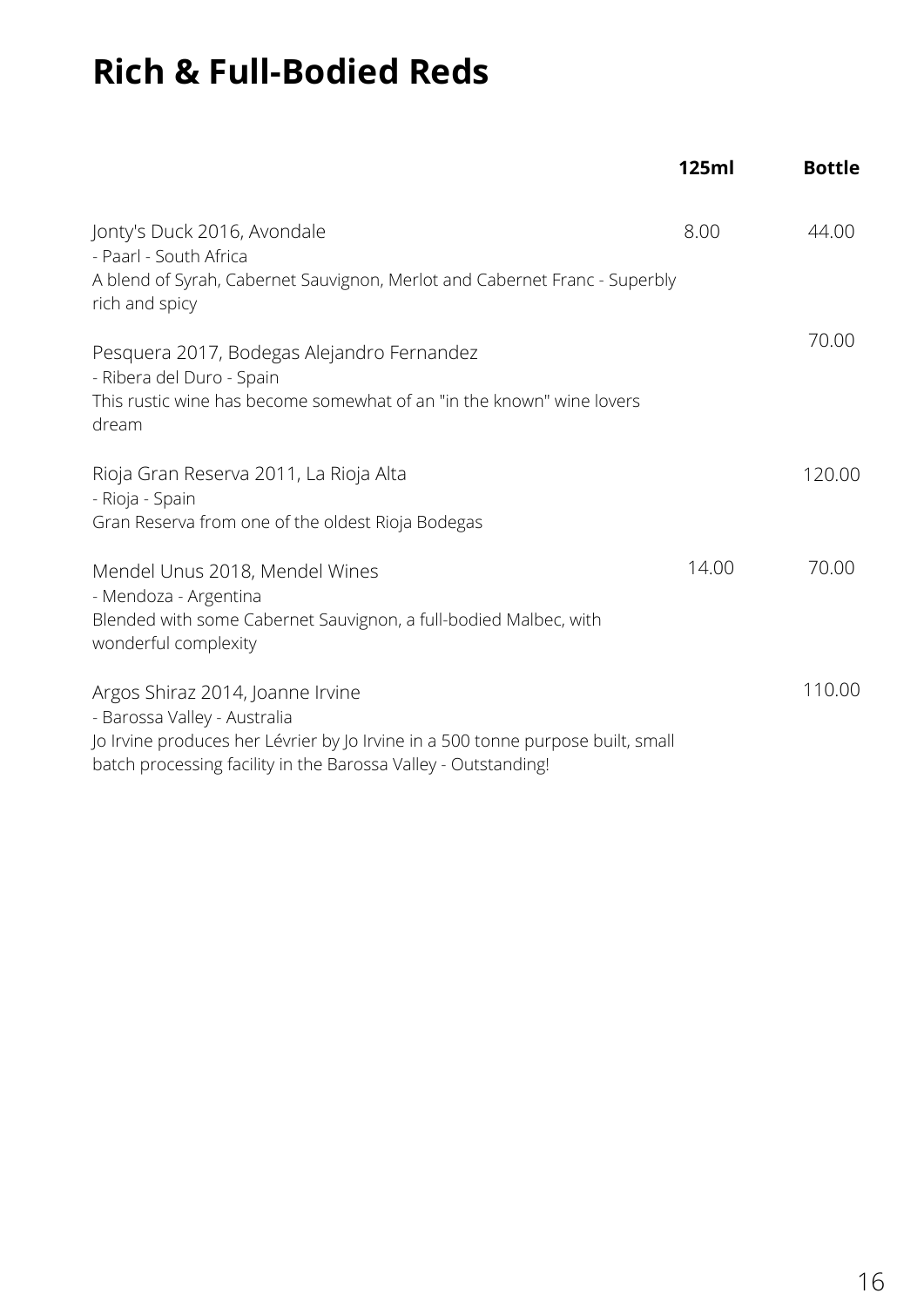### **Dessert Wines**

| DV 2017, Château Doisy-Vedrines<br>(37.5cl Bottle)<br>Outstanding Sauternes and neighbour to Chateau d'Yquem                                               | 10.00 | 35.00  |
|------------------------------------------------------------------------------------------------------------------------------------------------------------|-------|--------|
| Château Coutet 2013 1 er Cru Barsac<br>(75cl Bottle)<br>A step up from DV, reminiscent of a creme brûlée but also a hint of terroir                        |       | 78.00  |
| Château Rieussec 2009 1 er Grand Cru<br>(75cl Bottle)<br>Try this amazing Sauternes vintage by the glass!                                                  | 27.00 | 185.00 |
| Château d'Yquem 2002 1 er Grand Cru<br>(37.5c)<br>One of the most notable Sauternes houses. Enjoyed by the first US                                        |       | 240.00 |
| President George Washington                                                                                                                                |       |        |
| Noble Taminga 2015, Trentham Estate<br>- New South Wales - Australia<br>(37.5cl bottle)<br>The unknown Taminga grape created in the 20st century,          | 10.00 | 35.00  |
| an exceptional try                                                                                                                                         |       |        |
| Elysium Black Muscat 2018, Andrew Quady<br>- California - USA<br>(37.5cl Bottle)<br>The ultimate chocolate wine!                                           | 12.00 | 40.00  |
| Akashi-Tai Shiraume, Ginjo Umeshu Akashi Brewery<br>- Akashi City - Japan<br>(37.50cl Bottle)                                                              |       | 50.00  |
| Aszú 5 Puttonyos 2013, Grand Tokaj, Tokajbor-Bene<br>- Tokaj - Hungary<br>(37.50cl Bottle)<br>Made using botritized shrivelled aszú berries, super complex |       | 75.00  |
|                                                                                                                                                            |       |        |

**100ml Bottle**